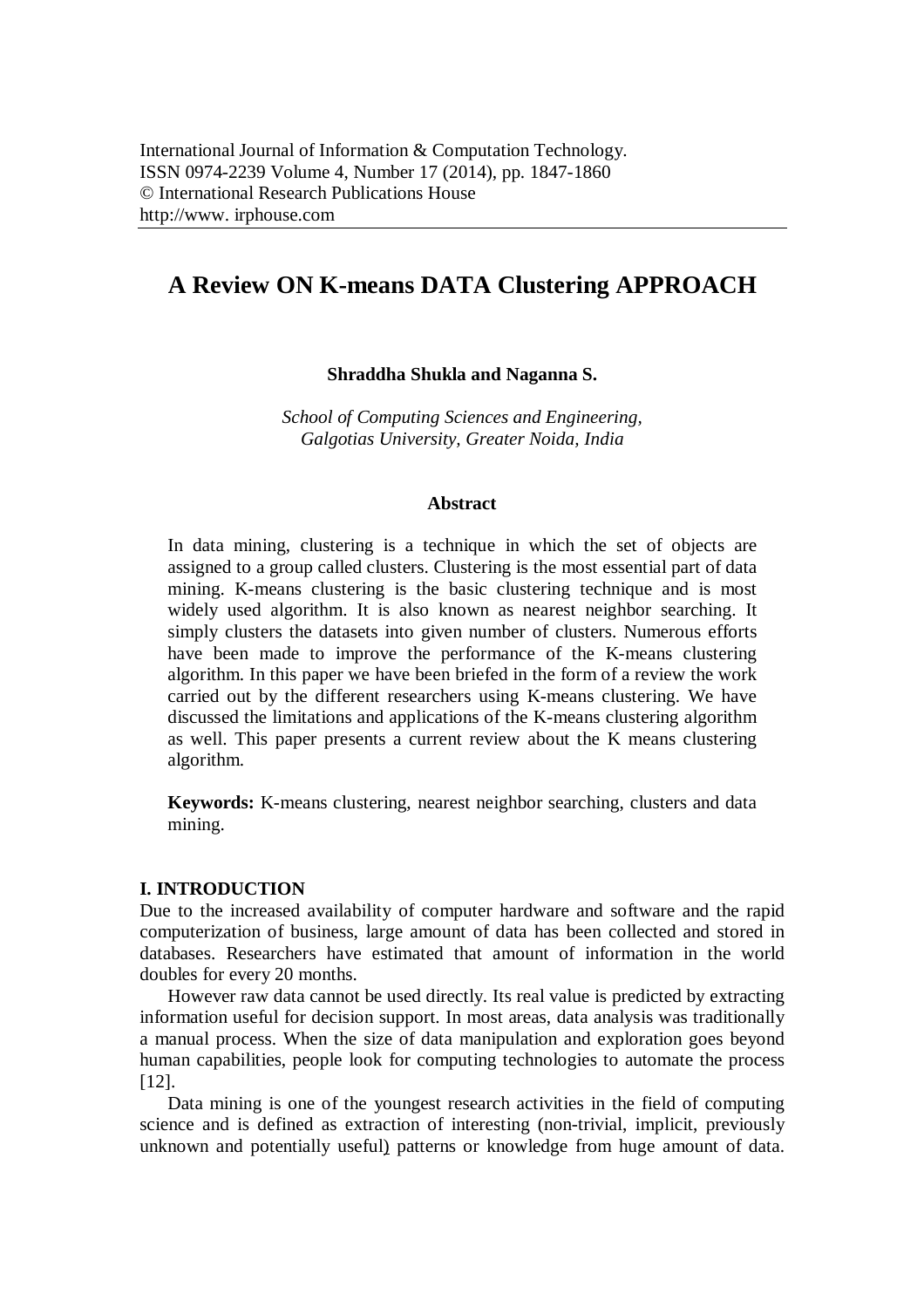Data mining is applied to gain some useful information out of bulk data. There are number of tools and techniques provided by researchers in data mining to obtain the pattern out of data. Different patterns can be mined by classification, clustering, association rules, regression, outlier analysis, etc. [77].

## **II. K-MEANS CLUSTERING**

K-means clustering is most widely used clustering algorithm which is used in many areas such as information retrieval, computer vision and pattern recognition. K-means clustering assigns *n* data points into *k* clusters so that similar data points can be grouped together. It is an iterative method which assigns each point to the cluster whose centroid is the nearest. Then it again calculates the centroid of these groups by taking its average. The algorithm 1 shows the basic approach of K-means clustering [14].

- 1: An initial clustering is created by choosing k random centroids from the dataset.
- 2: For each data point, calculate the distance from all centroids, and assign its membership to the nearest centroid.
- 3: Recalculate the new cluster centroids by the average of all data points that are assigned to the clusters.
- 4: Repeat step 2 until convergence.

# **Algorithm 1 K-Means Clustering [14]**

The working of Algorithm 1 can be explained clearly with the help of an example, which is shown on Figure 2.

Figure 2 shows the graphical representation for working of K-means algorithm. In the first step there are two sets of objects. Then the centroids of both sets are determined. According to the centroid again the clusters are formed which gave the different clusters of dataset. This process repeats until the best clusters are achieved.

There are abundant tools available for data mining. Some of them are Rapid Miner, R, Knime, Own Code, Weka Or Pentaho, Statistica, Sas Or Sas Enterprise Miner, Orange, Tanagra, And Matlab.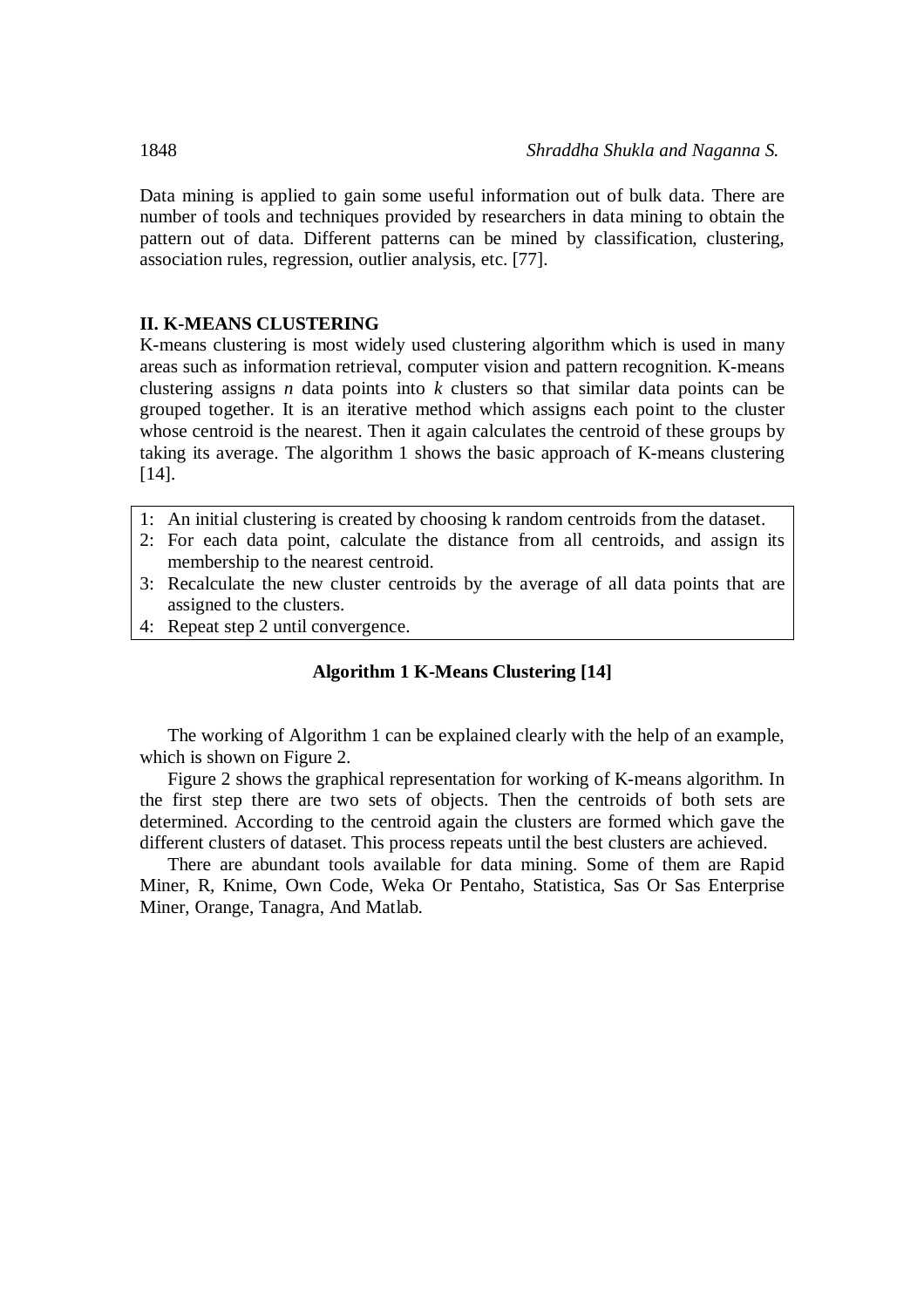

**Figure 2 Working of K-means clustering algorithm**

### **III. EVOLUTION**

K-means was introduced by James MacQueen in 1967 [26]. It is observed that a lot of work has been done in this field. In the time frame of 1967 to 1998, all the research work was related to the introduction of K-means in clustering area. After this all the modifications and improvements were started on K-means clustering. Alsabti et al [27] has given an efficient clustering way by making a pattern in a k-d tree so that one can find the desired pattern easily. Kamal et al [33] has introduced an algorithm which uses labeled and unlabeled documents based on expectation machine and a classifier. They have concluded that their algorithm shows improvements in classification results. Mike et al [40] have presented the implementation of K-means clustering on an Annapolis wildstar that exhibited a speed up of two orders of magnitude.

Kiri et al [36] have developed a general method for having background knowledge out of K-means clustering algorithm in the form of constraints. Tapas et al [62] have presented an implementation of Lloyd's K-means clustering algorithm, which they termed as filtering algorithm. Cheung [75] has given a generalized way of K-means clustering, originally was given by [26].by this algorithm, correct clustered can be formed without initially known number of clusters. A simple study of the influence of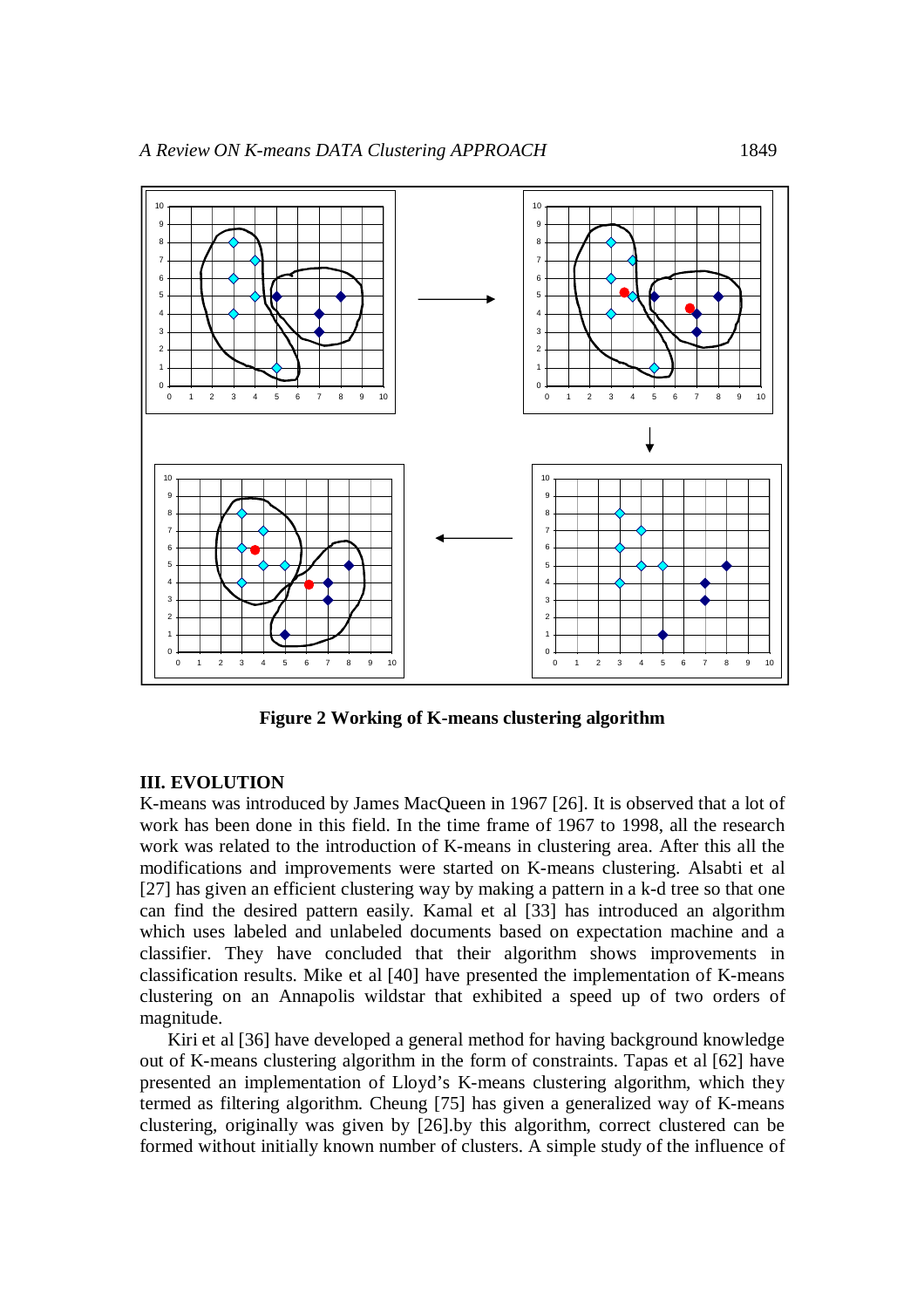the semantics in the IR using LSI and K-means clustering technique has been done by Jimenez et al [7].

Modha and Spangler [10] have obtained a structure for integrating multiple, diverse feature spaces in K-means clustering algorithm. Tian et al [61] gives a study on parallel K-means clustering algorithm and presented a superior initial centers method to reduce the number of actions required while grouping. Pham et al [11] has worked on the number of k used in K-means clustering. They have concluded different number of clusters for different datasets. A survey was conducted by Xindong wu et al [71]. In their survey they have given the top 10 algorithms in data mining with their limitations, current and future works.

Xiong et al [18] has provided the results of the effect of skewed data distribution on K-means clustering. They have given an organized study of K-means and cluster validation measures from a data distribution perspective. In fact, their focus was on characterization of the relationships between data distribution and K-means clustering in addition to entropy measure and f-measure.Xiuyun Li et al [68] have proposed an improved K-means clustering which uses fuzzy feature selection. They used feature important factor to get the contribution of all the features in clustering. Osama Abu Abbas [49] has given a comparison between some of the data clustering algorithms.

Yan Zhu et al [79] has proposed a new method in which clustering initialization has been done using clustering exemplars produced by affinity propagation. They have also minimized the total squared error g the clusters. Taoying Li et al [63] has given a new approach towards fuzzy K-means clustering and has concluded with higher efficiency, greater precision and reduced amount of calculation.Viet-vu vu et al [65] has proposed an efficient algorithm for active seed selection which is based on min max approach that favors the coverage of whole dataset. Zhu and wang [25] has given an improved clustering algorithm with the use of genetic algorithm.

Oyelade et al [50] has implemented K-means clustering algorithm to analyze the academic performances of students on the basis of some pre set measures. Wu and Yao [70] have applied their improved algorithm on clustering analysis of transit data with same site name and different locations.

Yufen Sun et al [76] has presented a general K-means clustering to identify natural clusters in datasets. They have also shown high accuracy in their results. Wang and Yin [66] have shown that their algorithm has overcome the deficiencies of original K-means clustering and has higher accuracy. Li Xinwu [38] has given higher accuracy and better stability by improving the clustering algorithm. Napoleon and Lakshmi [8] has analyzed the time taken for execution by the original K-means clustering and their proposed K-means algorithm.

Hesam et al [17] has given improvements for guided K-means algorithm so that astrophysics data bases can be handled. Shi Na et al [54] present a simple way to assign data points to clusters. Their improved algorithm works in O (nk) time with high accuracy. Shamir and Tishby [51] have concluded that K-means does not break down in the large sample regime. Mark and Boris [42] address the most controversial issue of clustering i.e. the selection of right number of clusters.

In Honda et al [29], they have proposed a method for PCA guided K-means clustering of incomplete datasets. They have concluded that a PCA guided K-means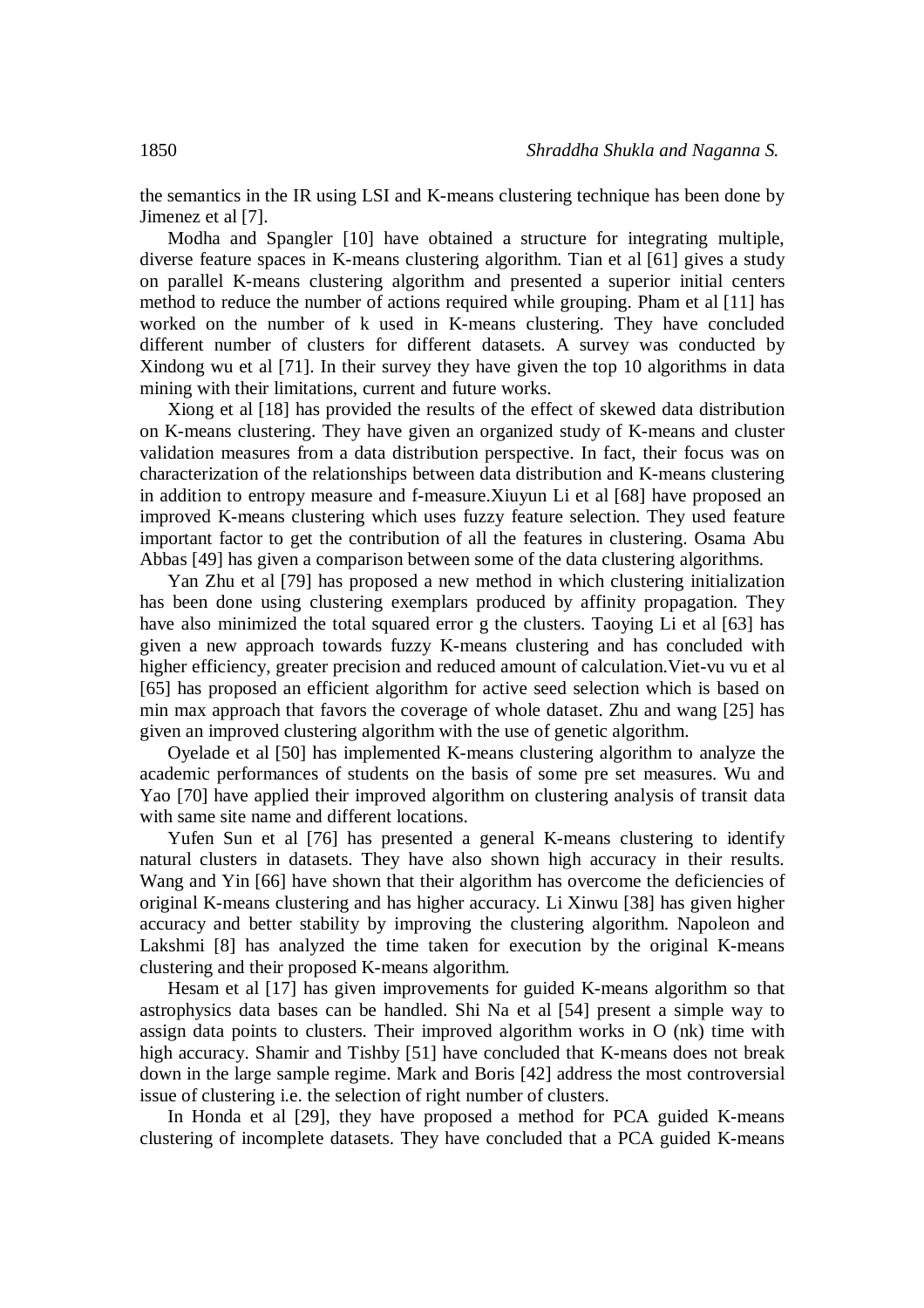clustering is more robust than K-means clustering with PDS. Sathya et al [43] has given an approach to efficiently retrieve the search of clusters, in which comparison is based on the similarity of documents and co occurrence term, of the query. Xueyi Wang [69] has proposed a new algorithm kMkNN for the nearest neighbor searching problem. He has considered implementation of K-means clustering and triangle inequality. Ren and Fan [55] has introduced a K-means clustering approach based on coefficient of variation. They show how their approach can generate better results than K-means clustering algorithm.

Son and Anh [48] have compared two different methods for center initialization. One is kd tree and another is CF tree. Thomas A. Runkler [58] has focused on partially supervised clustering and introduced a partially supervised  $k -$  harmonic means clustering. Fatta et al [15] has proposed a decentralized algorithm for K-means. They concluded that their proposed method is practical and accurate. Murugesan and Zhang [32] introduced hybrid algorithm for K-means clustering. They uses two approaches top down and bottom up as bisect K-means and UPGMA respectively. Sarma et al [60] have proposed a fast method for K-means clustering which was useful for large datasets. They have come to know that their approach speed up the kernel K-means clustering. Wang and Su [23] have modified the clustering algorithm and showed their test results on iris, wine and abalone datasets. They have improved the algorithm with respect to the time and accuracy of the results.

Tripathy et al [6] have proposed a method for traditional kernel based K-means clustering algorithm which will later use the rough set concept for updation in the centroid value. Abhay et al [1] gave a model for predicting the outcome as yes or no in K-means clustering on weather data. The thought of maximum triangle rule was proposed by Feng et al [21] to optimize K-means clustering algorithm. They have overcome the shortcoming of K-means by introducing KMTR for the improvement in clusters. Ekasit et al. [14] have proposed parallel K-means on GPU clusters. They use the task pool model for dynamic load balancing to distribute workload equally on different GPUs installed in the clusters so as to improve the performance of the parallel K-Means at the inter-node level.

Jing et al. [22] presented a simple, easily parallelized and efficient K-means clustering algorithm via closure. Zhang et al [78] present a clustering algorithm on self adaptive weights. Their experimental result shows that it is more accurate and stable. Mahmud et al [45] have shown improvement in algorithm by taking weighted average to overcome the initial seed point limitation. They have also reduced the number of iterations for the clustering procedure. Wang et al [67] has improved the K-means clustering using the density concept. They succeeded in obtaining increased clustering precision and criterion function E.

Lee and Lin [56] have designed a selection and erasure K-means algorithm. The authors achieved increase in the efficiency with large no. of clusters. Patil and Vaidya [77] carried out a review on different clustering techniques. Cheng et al [73] proposed a system named cluchunk. This system clusters the unlabeled web data which incorporate chunklet information. Bikram et al. [5] have made some improvements in the traditional K-means clustering algorithm and used DI and DBI parameters for clustering validation. Ellis et al [13] has implemented a quantum based K-means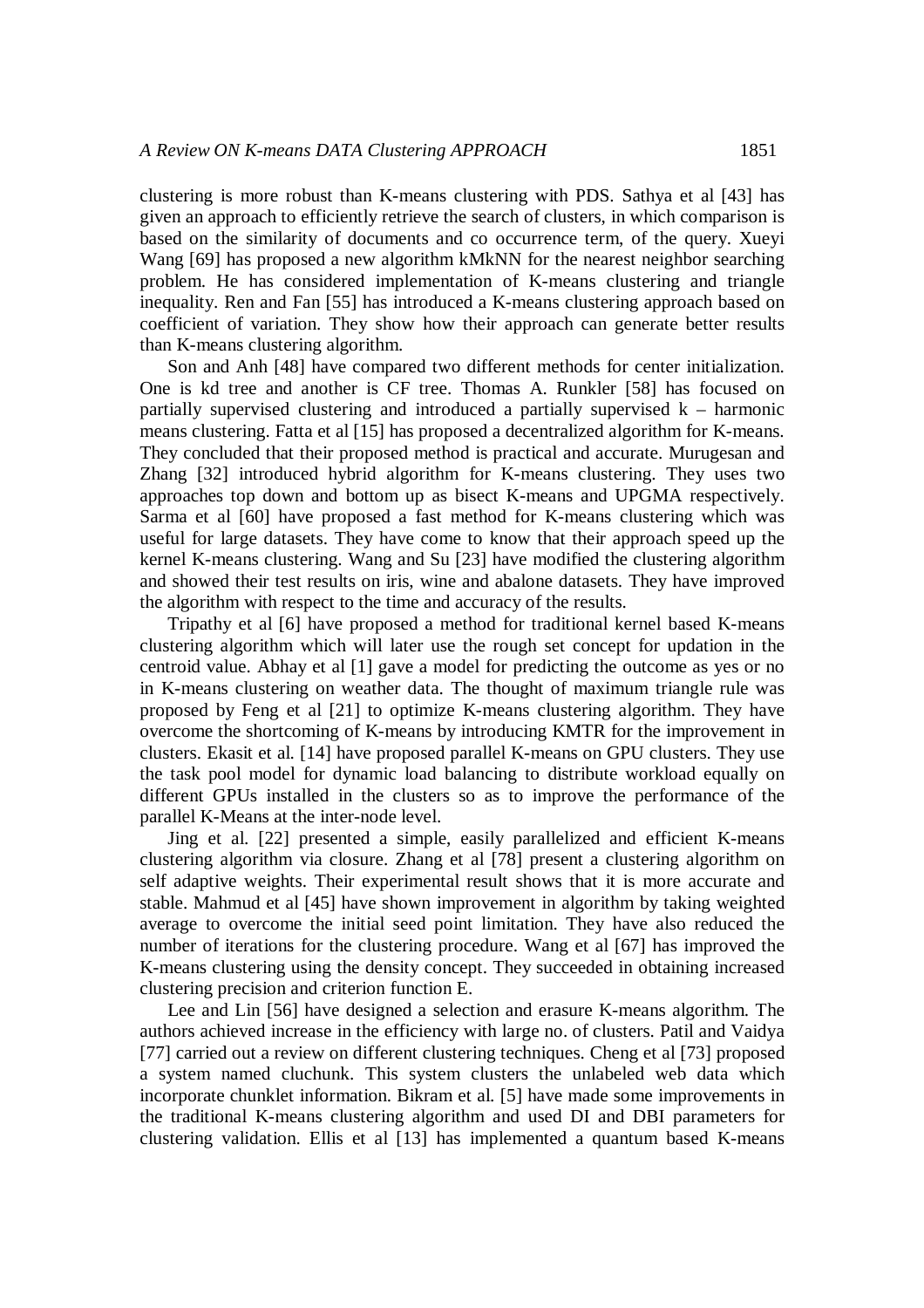clustering, which shows the improvements in accuracy and precision. Nuno et al. [47] have improved the text clustering approach via K-means using overlapping community structures of a network of tags.

Anoop and Satyam [2] made a survey of recent clustering techniques in data mining. Vijayalakshmi and Renuka [46] discussed different methodologies and parameters associated with different clustering algorithms. They also discussed on issues in different clustering algorithms used in large datasets. Kurt et al [30] has presented spherical K-means clustering and suitable extensions. They also introduced R extension package skmeams. Deepti et al. [9] made a study on different clustering algorithms with introduction, application, limitations, and their requirements. Maryam et al. [39] have made an analysis on all clustering algorithms to choose the best algorithm for identifying duplicate entities. Rupali and Suresh [52] proposed an improved K-means clustering algorithm for two dimensional data.

Biggio et al. [4] has presented an approach to evaluate clustering algorithm's security in adversial settings. Khadem et al. [12] provided a survey on data mining methods and utilities. Yogish and Raju [16] have presented an approach for clustering web users by using ART1 neural network based clustering algorithm. The performance of this method is compared with K-means and SOM clustering algorithms. Silva et al [20] presented a current survey on data stream clustering. Ichikawa and Morishita [31] have introduced a new and simple method with heuristic feature that reduces the computational time. Pattabiraman et al. [34] used three different clustering methods to cluster forum threads and discussed on the improvement of accuracy.

Parimala and Palanisamy [35] have introduced a new term "MFCC" i.e. Multitype Feature Co-selection for Clustering. To perform clustering of web documents, it exploits different type of feature classes. The authors also removed some challenges of search engine. Wang et al [37] has introduced AFS global K-means algorithm. In this method the distance based on AFS topology neighborhood is employed to determine initial cluster center. Execution time of K-means clustering algorithm has been reduced by Lee and Lin [57]. Sarma et al. [59] has proposed a prototype based hybrid approach to accelerate the traditional K-means clustering. Lam et al. [74] has proposed a PSO based K-means clustering for gene expression to enhance cluster matching. Sharma and Fotedar [44] have made a review on different data mining techniques used for software effort estimation.

Krey et al. [53] have presented order constrained solution in K-means as a more stable method for clustering of sound features. Huwang and Su [19] have improved the traditional K-means algorithm by making analysis on the statistical data. Xue and Liu [24] proposed a new approach to solve problems of clustering, which combines membrane computing with K-means algorithm.

#### **IV. LIMITATIONS**

K-means clustering has some of the limitations which need to get overcome. Several people got multiple limitations while working on their research with K-means algorithm. Some of the common limitations are discussed below.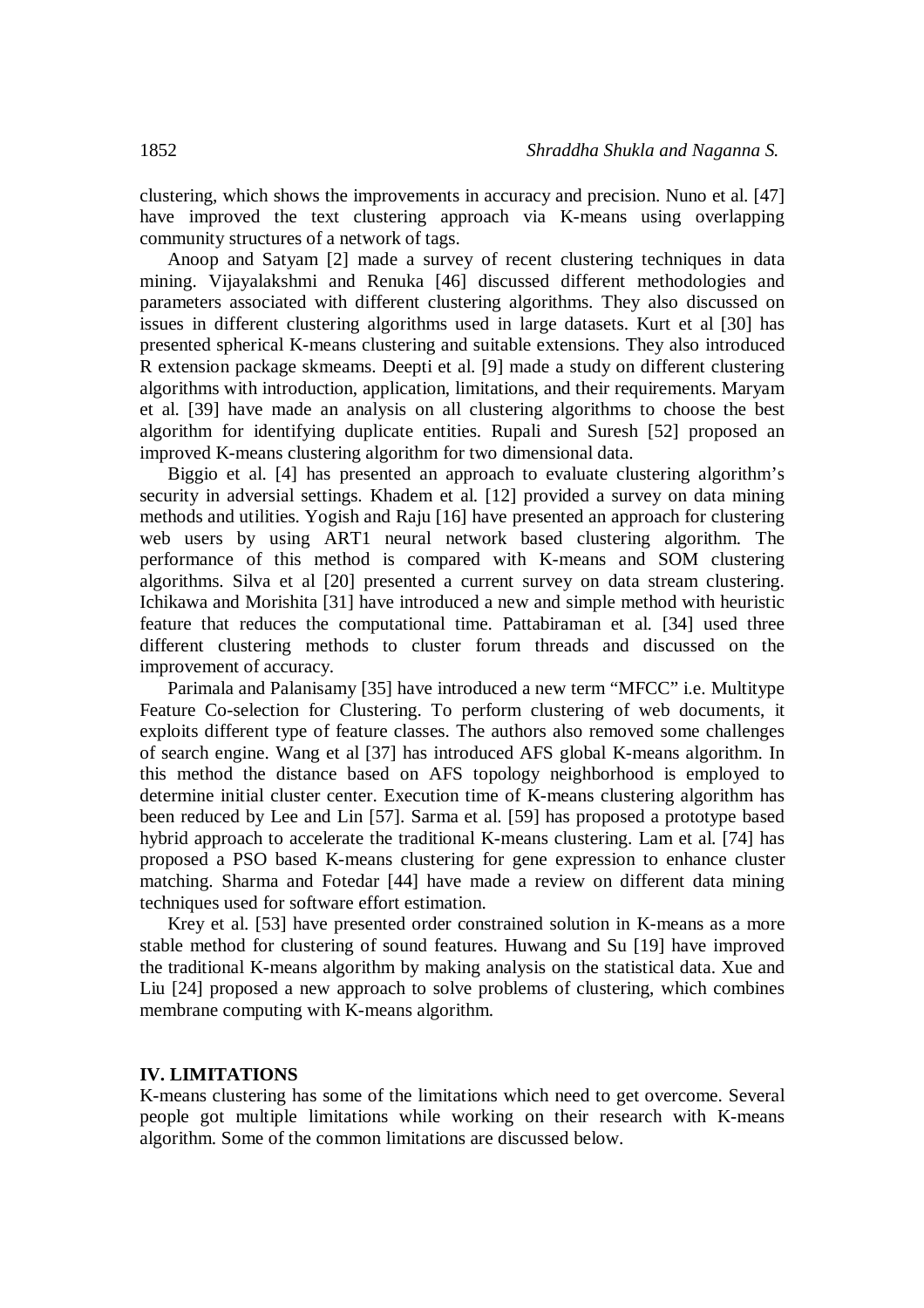#### *Outliers*

It has been observed by several researchers that, when the data contains outliers there will be a variation in the result that means no stable result from different executions on the same data. Outliers are such objects they present in dataset but do not result in the clusters formed. Outliers can also increase the sum of squared error within clusters. Hence it is very important to remove outliers from the dataset. Outliers can be removed by applying preprocessing techniques on original dataset [71].

#### *Number of clusters*

Determining the number of clusters in advance is always been a challenging task for K-means clustering approach. It is beneficial to determine the correct number of clusters in the beginning. It has been observed that sometimes the number of clusters are assigned according to the number of classes present in the dataset. Still it is an issue that on what basis the number of clusters should be assigned [49].

#### *Empty clusters*

If no points are allocated to a cluster during the assignment step, then the empty clusters occurs. It was an earlier problem with the traditional K-means clustering algorithm [71].

#### *Non globular shapes and sizes*

With the K-means clustering algorithm if the clusters are of different size, different densities and non globular shapes, then the results are not optimal. There is always an issue with the convex shapes of clusters formed [77].

### **V. APPLICATIONS**

There are diverse applications of clustering techniques in the fields of finance, health care, telecommunication, scientific, World Wide Web, etc. Some of the applications are discussed below.

### *Clustering Algorithm in Identifying Cancerous Data*

Clustering algorithm can be used in identifying the cancerous data record within a dataset. Different people tried on this application by assigning labels to known samples of datasets as cancerous and non-cancerous. Then randomly the data samples are mixed together and different clustering algorithms were applied. The result of clustering has been analyzed to know the correctly clustered samples. Accuracy of clustering is calculated easily as the labels of samples were known initially [41][72].

#### *Clustering Algorithm in Search Engines*

Clustering algorithm plays an important role in the functioning of search engines. Hence it will act as a backbone to search engines. Search engines try to group similar kind of objects into one cluster and dissimilar objects into other. The performance of the search engines depend on the working of the clustering techniques. The chances of getting the required results on the front page are more if the clustering technique is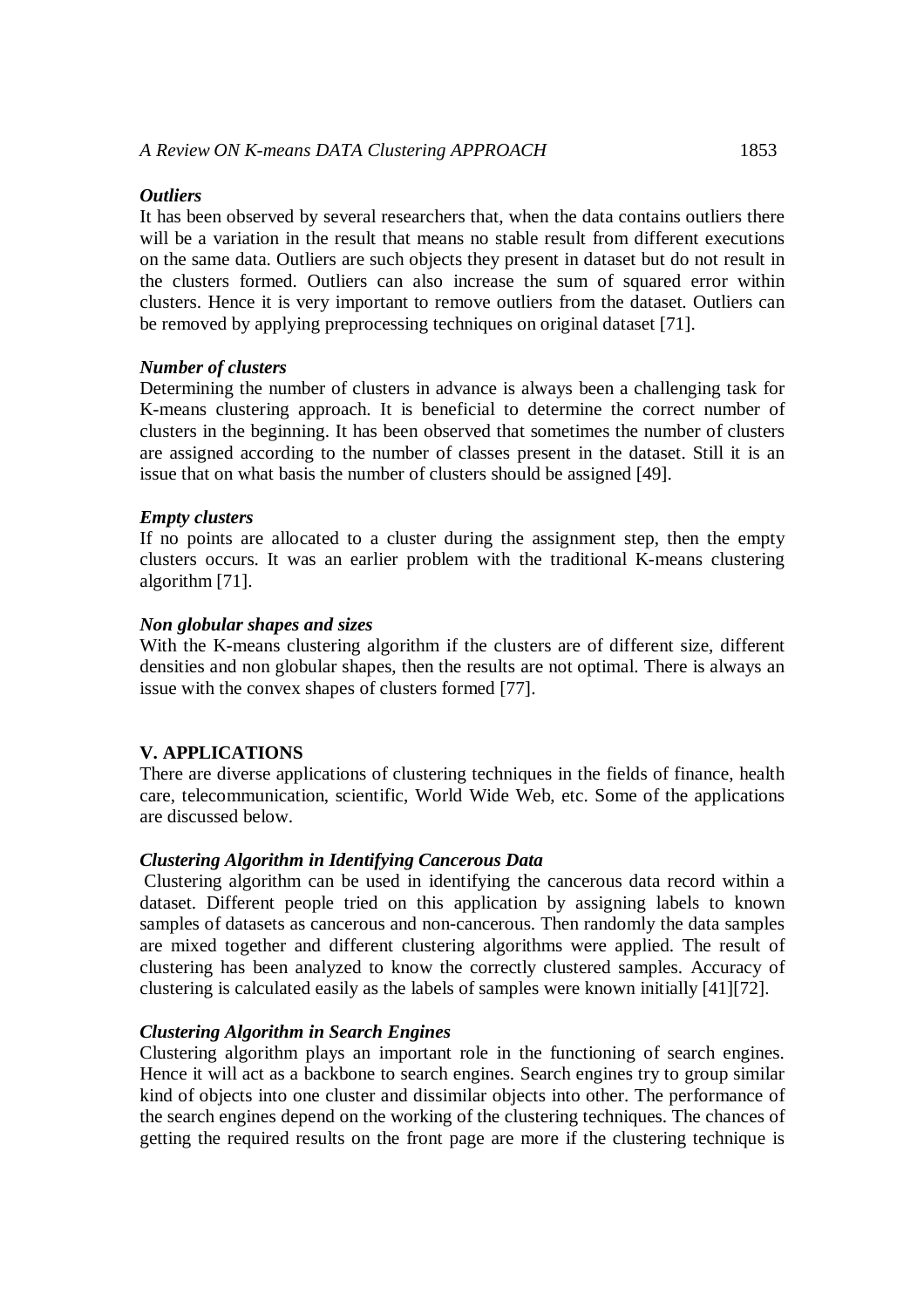better [64].

# *Clustering Algorithm in Academics*

Students' academic progress monitoring has been a vital issue for academic society of higher learning. With clustering technique this issue can be managed easily. Based on the scores obtained by the students they are grouped into different clusters, where each cluster shows the different level of performance. By calculating the number of students' in each cluster we can determine the average performance of a class all together. [50].

# *Clustering Algorithm in Wireless Sensor Network based Application*

Clustering Algorithm can be used efficiently in Wireless Sensor Network's based application. It can be used in landmine detection. Clustering algorithm plays a role of finding the cluster heads which collects all the data in its respective cluster. [3][28]

# **VI. CONCLUSION**

In this paper, we have made a survey on work carried out by different researchers using K-means clustering approach. We also discussed the evolution, limitations and applications of K-means clustering algorithm. It is observed that a lot of improvement has been made to the working of K-means algorithm in the past years. Maximum work carried out on the improvement of efficiency and accuracy of the clusters. This field is always open for improvements. Setting appropriate initial number of clusters is always a challenging task. At the end it is concluded that although there has been made plenty of work on K-means clustering approach, there is a scope for future enhancement.

# **VII. REFERENCES-**

- [1] A. Kumar, R. Sinha, V. Bhattacherjee, D. S. Verma, S. Singh, "modeling using K-means clustering algorithm", *IEEE 2012, 1 st international conference on recent advances in information technology(RAIT).*
- [2] A. K. Jain, prof. S. Maheshwari, "survey of recent clustering techniques in data mining", *international journal of computer science and management research*, vol 1 issue 1 Aug 2012.
- [3] A. Saurabh, A. Naik, "Wireless sensor network based adaptive landmine detection algorithm, " *2011 3rd International Conference on Electronics Computer Technology (ICECT),* vol.1, no., pp.220, 224, 8-10 April 2011.
- [4] B. Biggio, I. Pillai, S. R. Bulò, D. Ariu, M. Pelillo, F. Roli, "is data clustering in adversial settings secure?", *Proceedings of the 2013 ACM workshop on Artificial intelligence and security*, Pages 87-98.
- [5] B. K. Mishra, N. R. Nayak, A. Rath, S. Swain, "far efficient K-means clustering algorithm", *Proceedings of the 2012 ACM's International Conference on Advances in Computing, Communications and Informatics,*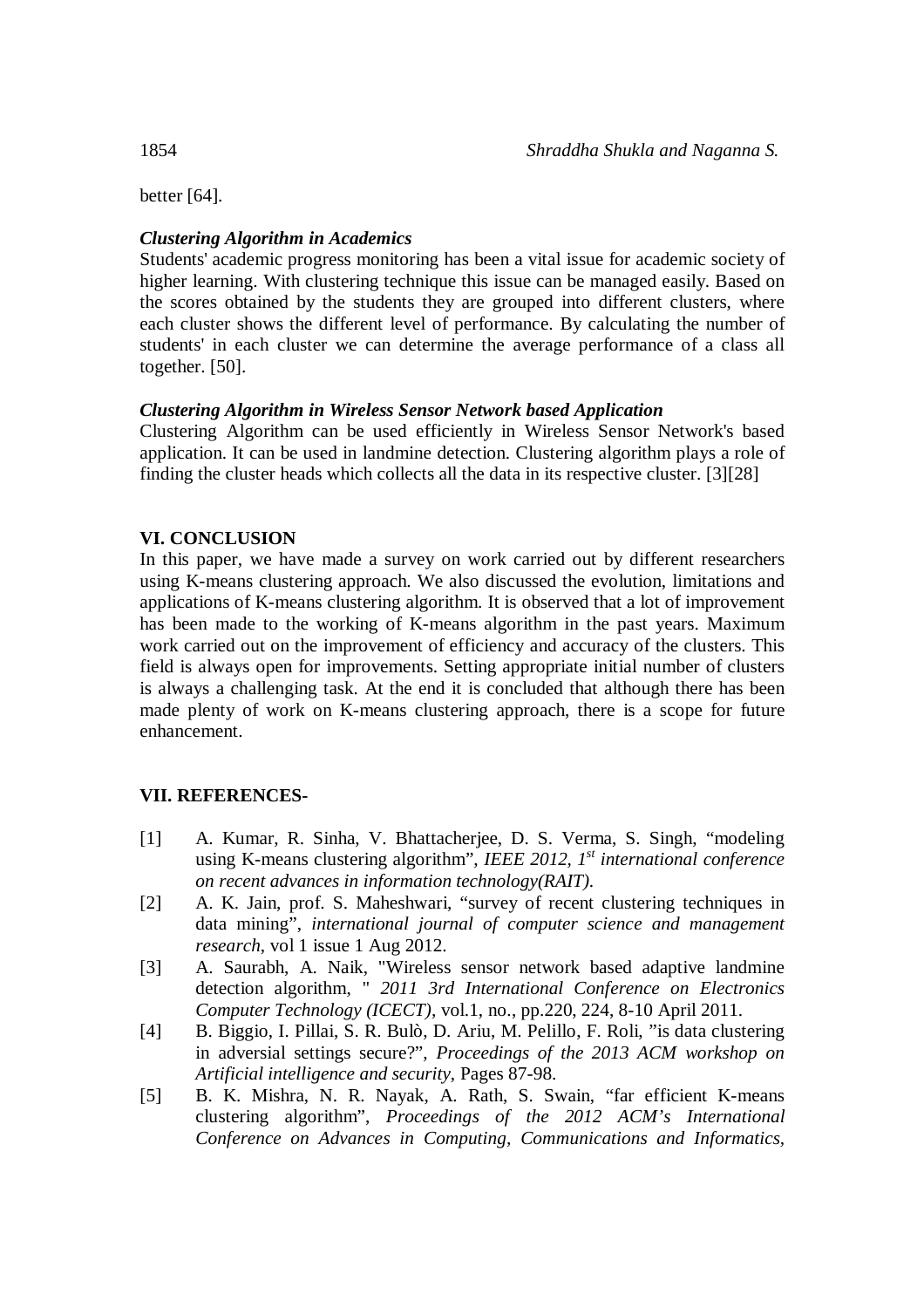Pages 106-110.

- [6] B. K Tripathy, A. Ghosh, G.K. Panda, "Kernel based K-means clustering using rough set, " *2012 International Conference on Computer Communication and Informatics (ICCCI),* vol., no., pp.1, 5, 10-12 Jan. 2012.
- [7] D. Jimenez, E. Ferretti, V. Vidal, P. Rosso, and C. F. Enguix, "The influence of semantics in IR using LSI and K-means clustering techniques", *ACM Proceedings of the 1st international symposium on Information and communication technologies*, Pages 279-284.
- [8] D. Napoleon, P.G. Lakshmi, "An efficient K-Means clustering algorithm for reducing time complexity using uniform distribution data points, " *Trendz in Information Sciences & Computing (TISC), IEEE 2010*, vol., no., pp.42, 45, 17-19 Dec. 2010.
- [9] D. Sisodia, L. Singh, S. Sisodia, K. Saxena, "Clustering Techniques: A Brief Survey of Different Clustering Algorithms", *International Journal of Latest Trends in Engineering and Technology (IJLTET)*, Vol. 1 Issue 3 September 2012.
- [10] D. S. Modha, W. S. Spangler*, "Feature Weighting in k-Means Clustering*", *ACM Journal of Machine Learning*, Volume 52 Issue 3, September 2003, Pages 217 – 237.
- [11] D. T. Pham, S. S. Dimov, and C. D. Nguyen, "Selection of K in K-means clustering", *Proc. IMechE Vol. 219 Part C: J. Mechanical Engineering Science, IMechE 2005.*
- [12] E. A. Khadem, E. F. Nezhad, M. Sharifi, "Data Mining: Methods & Utilities", *Researcher*2013; 5(12):47-59. (ISSN: 1553-9865).
- [13] E. Casper, C. C. Hung, E. Jung, and M. Yang, "**A quantum-modeled Kmeans clustering algorithm for multi-band image segmentation**", *Proceedings of the 2012 ACM Research in Applied Computation*, Pages 158- 163.
- [14] E. Kijsipongse, S. U-ruekolan, "Dynamic load balancing on GPU clusters for large-scale K-Means clustering, " *2012 IEEE International Joint Conference on Computer Science and Software Engineering (JCSSE),* vol., no., pp.346, 350, May 30 2012-June 1 2012.
- [15] G. D. Fatta, F. Blasa, S. Cafiero, G. Fortino, "Epidemic K-Means Clustering, " *2011 IEEE 11th International Conference on Data Mining Workshops (ICDMW),* vol., no., pp.151, 158, 11-11 Dec. 2011.
- [16] H.K. Yogish, G.T. Raju, "Clustering of Preprocessed Web Usage Data Using ART1 Neural Network and Comparative Analysis of ART1, K-Means and SOM Clustering Techniques, " *2013 5th IEEE International Conference on Computational Intelligence and Communication Networks (CICN),* vol., no., pp.322, 326, 27-29 Sept. 2013.
- [17] H.T Dashti, T Simas, R.A Ribeiro, A Assadi, A Moitinho, "MK-means-Modified K-means clustering algorithm, " *The 2010 IEEE International Joint Conference on Neural Networks (IJCNN),* vol., no., pp.1, 6, 18-23 July 2010.
- [18] H. Xiong; J. Wu; J. Chen, "K-Means Clustering Versus Validation Measures: A Data-Distribution Perspective, " *IEEE Transactions on Systems, Man, and*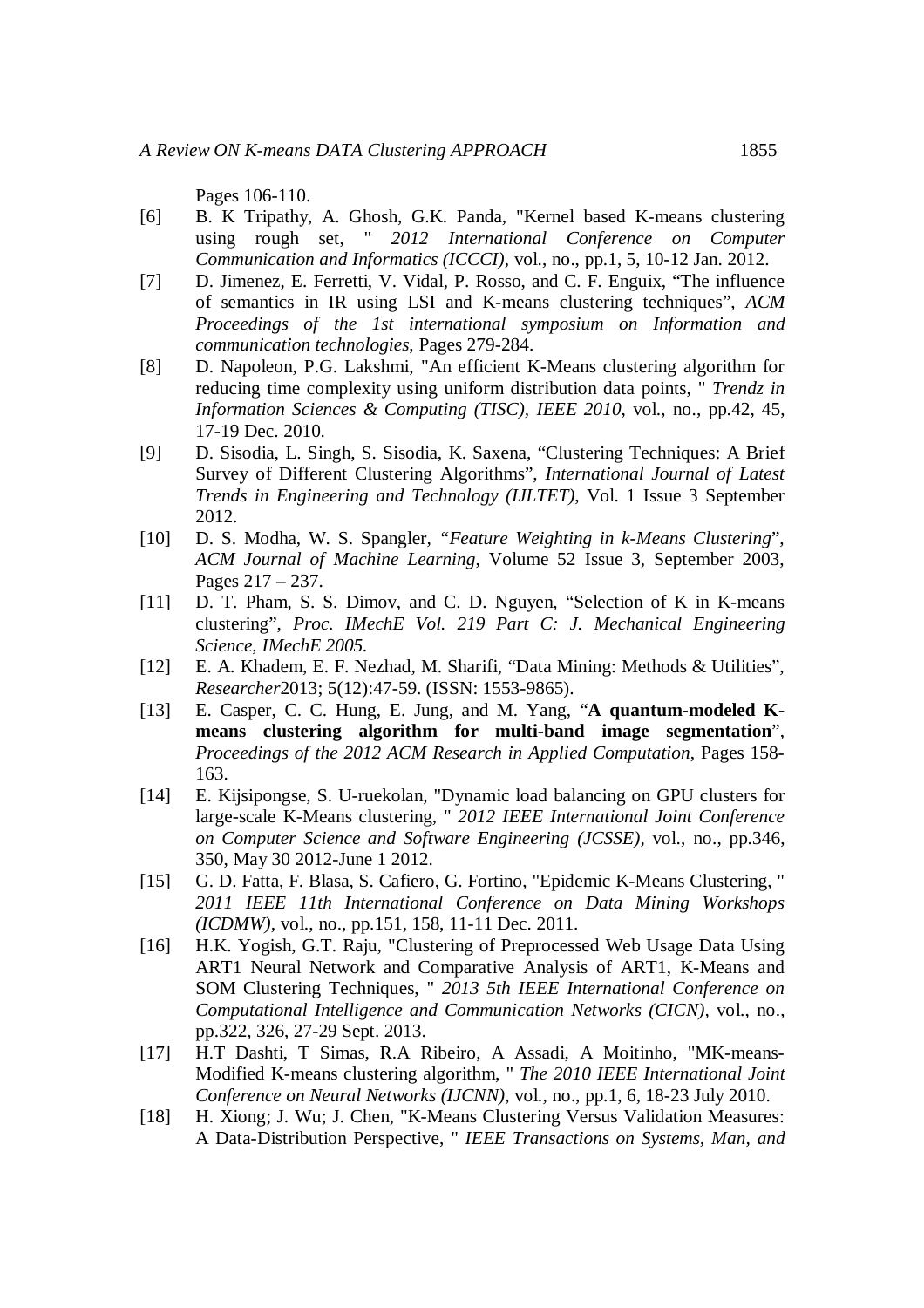*Cybernetics, Part B: Cybernetics,* vol.39, no.2, pp.318, 331, April 2009.

- [19] H. Xiuchang, SU Wei, "An Improved K-means Clustering Algorithm", *JOURNAL OF NETWORKS*, VOL. 9, NO. 1, JANUARY 2014.
- [20] J. A. Silva, E. R. Faria, R. C. Barros, E. R. Hruschka, A. C. P. L. F. d. Carvalho, J. Gama, "Data stream clustering: A survey", *ACM Computing Surveys (CSUR),* Volume 46 Issue 1, October 2013, Article No. 13.
- [21] J. Feng; Z. Lu; P. Yang; X. Xu, "A K-means clustering algorithm based on the maximum triangle rule, " *2012 IEEE International Conference on Mechatronics and Automation (ICMA),* vol., no., pp.1456, 1461, 5-8 Aug. 2012.
- [22] J. Wang; J. Wang; Q. Ke; G. Zeng; S. Li, "Fast approximate k-means via cluster closures, " *2012 IEEE Conference on Computer Vision and Pattern Recognition (CVPR),* vol., no., pp.3037, 3044, 16-21 June 2012.
- [23] J. Wang; X. Su, "An improved K-Means clustering algorithm, " *2011 IEEE 3rd International Conference on Communication Software and Networks (ICCSN),* vol., no., pp.44, 46, 27-29 May 2011.
- [24] J. Xue, X. Liu, "A K-nearest Based Clustering Algorithm by P Systems with Active Membranes*", Journal of Software*, Vol 9, No 3 (2014), 716-725, Mar 2014.
- [25] J. Zhu; H. Wang, "An improved K-means clustering algorithm, " *2010 The 2nd IEEE International Conference on Information Management and Engineering (ICIME),* vol., no., pp.190, 192, 16-18 April 2010.
- [26] J. MacQueen, "Some methods for classification and analysis of multivariate observations." *Proceedings of the Fifth Berkeley Symposium on Mathematical Statistics and Probability,* Volume 1: Statistics, 281--297, University of California Press, Berkeley, Calif., 1967.
- [27] K. Alsabti, S. Ranka, V. Singh, "An efficient k-means clustering algorithm", *1998 Proceedings of IPPS/SPDP Workshop on High Performance Data Mining.(date location).*
- [28] K. Akkaya, F. Senel, B. McLaughlan, "Clustering of Wireless Sensor and Actor Networks based on Sensor Distribution and Inter-actor Connectivity" *ACM Journal of Parallel and Distributed Computing,* volume 69, Issue 6, June, 2009, Pages 573-587.
- [29] K. Honda, R. Nonoguchi, A. Notsu, H. Ichihashi, "PCA-guided k-Means clustering with incomplete data, " *2011 IEEE International Conference on Fuzzy Systems (FUZZ),* vol., no., pp.1710, 1714, 27-30 June 2011.
- [30] K. Hornik, I. Feinerer, M. Kober, C. Buchta, "Spherical k-Means Clustering", *Journal of Statistical Software*, September 2012, Volume 50, Issue 10.
- [31] K. Ichikawa, S. Morishita, "A simple but powerful heuristic method for accelerating k-means clustering of large-scale data in life science, " *2013 IEEE Transactions on Computational Biology and Bioinformatics,* vol.PP, no.99, pp.1, 1.
- [32] K. Murugesan, J. Zhang, "Hybrid Bisect K-Means Clustering Algorithm, " *2011 International Conference on Business Computing and Global Informatization (BCGIN),* vol., no., pp.216, 219, 29-31 July 2011.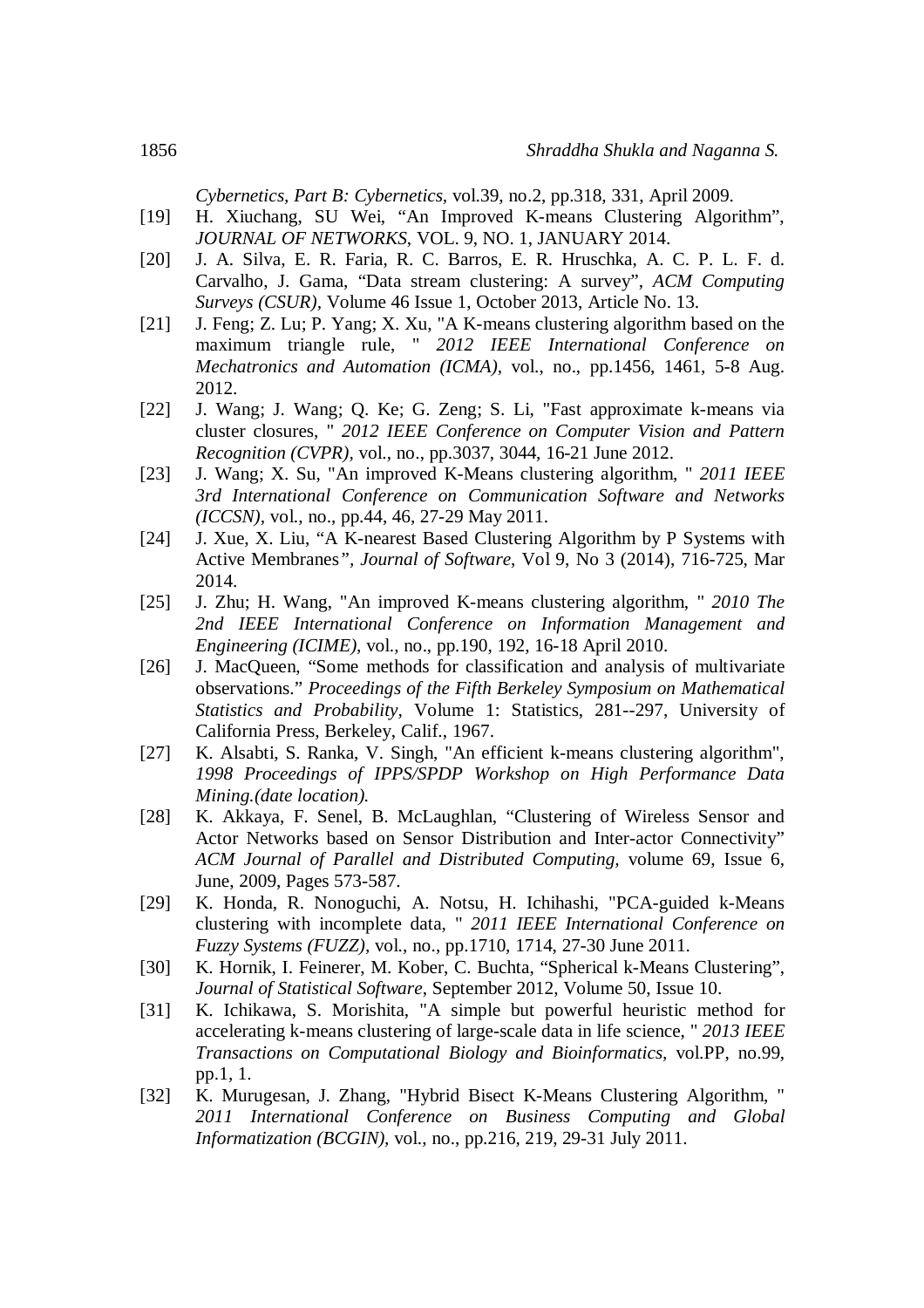- [33] K. NIGAM, A. K. MCCALLUM, S. THRUN, T. MITCHELL, "Text Classification from Labeled and Unlabeled Documents using EM", *ACM journal of Machine Learning-Special issue on information retrieval* 1999.
- [34] K. Pattabiraman, P. Sondhi, C. Zhai, "exploiting forum thread structures to improve clustering", *ACM Proceedings of the 2013 Conference on the Theory of Information Retrieval*, Pages 15. [35] K. Parimala, Dr. V. Palanisamy, " Enhanced Performance of Search Engine with Multitype Feature Co-Selection of K-Means Clustering Algorithm ", *IJASCSE*, Vol 2, Issue 1, 2013.
- [36] K. Wagsta, C. Cardie, S. Rogers, S. Schroedl, "Constrained K-means Clustering with Background Knowledge", *ACM Proceedings of the Eighteenth International Conference on Machine Learning*, 2001, p. 577-584.
- [37] L. Wang, X. Liu, Y. Mu, "The Global k-Means Clustering Analysis Based on Multi-Granulations Nearness Neighborhood", *Mathematics in Computer Science*, March 2013, Volume 7, Issue 1, pp 113-124.
- [38] L. Xinwu, "Research on text clustering algorithm based on improved Kmeans, " *2010 International Conference on Computer Design and Applications (ICCDA),* vol.4, no., pp.V4-573, V4-576, 25-27 June 2010.
- *[39]* M. Bakhshi, M.R.F. Derakhshi*, E. Zafarani, "*Review and Comparison between Clustering Algorithms with Duplicate Entities Detection Purpose*", International Journal of Computer Science Emerging Technology*, Vol-3, No 3, June, 2012.
- [40] M. Estlick, M. Leeser, J. Theiler, J.J. Szymanski, "algorithmic transformations in the implementation of K-means clustering on reconfigurable hardware", *Proceedings of the 2001 ACM/SIGDA ninth international symposium on Field programmable gate arrays*, Pages 103-110.
- [41] M. Girolami, C. He, "Probability density estimation from optimally condensed data samples, " *IEEE Transactions on Pattern Analysis and Machine Intelligence,* vol.25, no.10, pp.1253, 1264, Oct. 2003.
- [42] M.M.T. Chiang, B. Mirkin, "Intelligent Choice of the Number of Clusters in *K*-Means Clustering: An Experimental Study with Different Cluster Spreads", *Journal of Classification*, March 2010, Volume 27, Issue 1, pp 3-40.
- [43] M. Sathya, J. Jayanthi, N. Basker, "Link based K-Means clustering algorithm for information retrieval, " *2011 IEEE International Conference on Recent Trends in Information Technology (ICRTIT),* vol., no., pp.1111, 1115, 3-5 June 2011.
- [44] M. Sharma, N. Fotedar, "Software Effort Estimation with Data Mining Techniques-A Review", *International journal of engineering sciences and research technology*, 3(3): March, 2014, ISSN:2277-9655.
- [45] M.S. Mahmud, M.M. Rahman, M.N. Akhtar, "Improvement of K-means clustering algorithm with better initial centroids based on weighted average, " *2012 7th IEEE International Conference on Electrical & Computer Engineering (ICECE),* vol., no., pp.647, 650, 20-22 Dec. 2012
- [46] M. Vijayalakshmi, M.R. Devi, " A Survey of Different Issue of Different clustering Algorithms Used in Large Data sets", *International Journal of*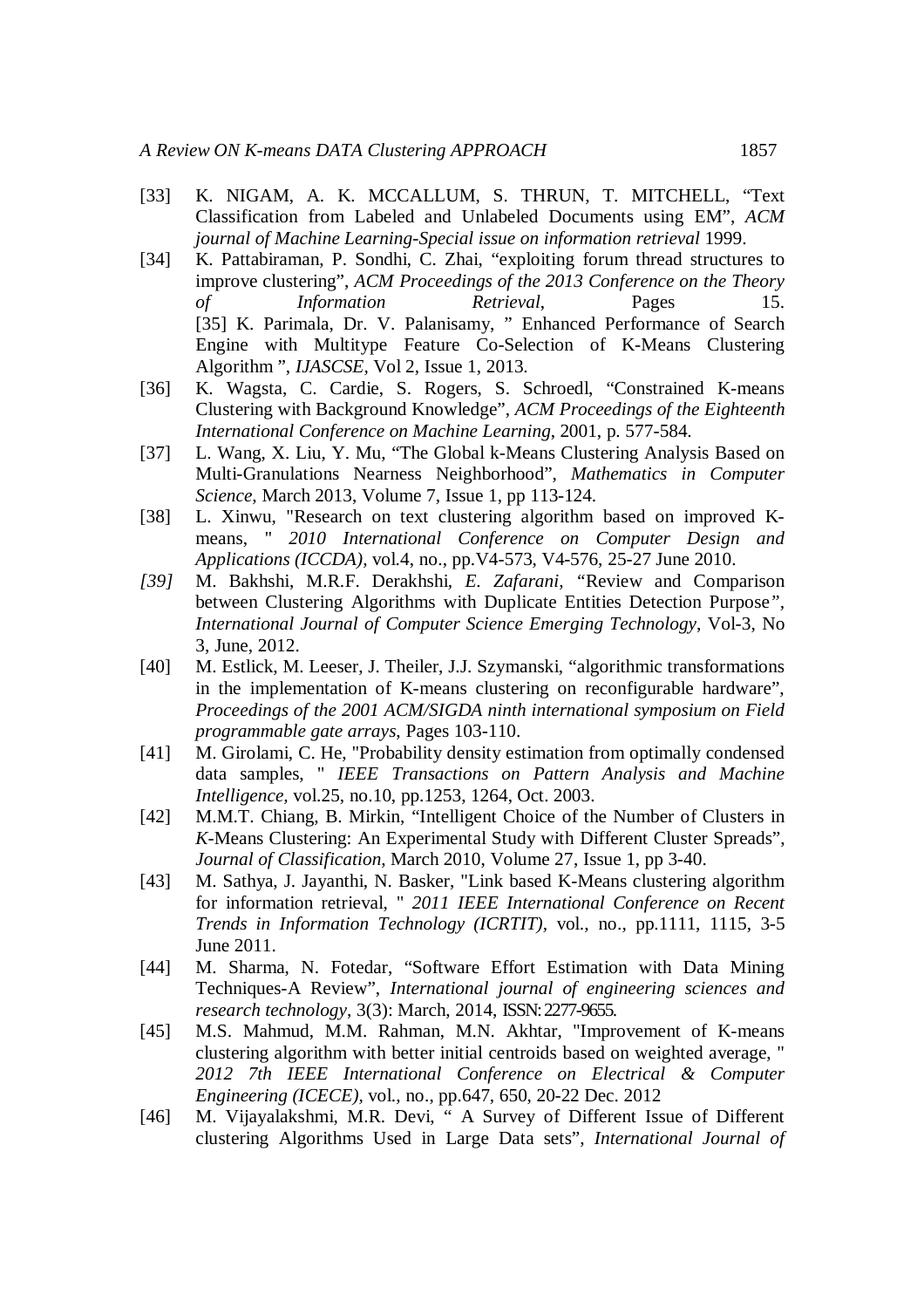*Advanced Research in Computer Science and Software Engineering*, Volume 2, Issue 3, March 2012 ISSN: 2277 128X.

- [47] N. Cravino, J. Devezas, Á. Figueira, "Using the overlapping community structure of a network of tags to improve text clustering", *Proceedings of the 23rd ACM conference on Hypertext and social media*, Pages 239-244.
- [48] N. T. Son; D. T. Anh, "Two Different Methods for Initialization the I-k-Means Clustering of Time Series Data", *2011 Third International Conference on Knowledge and Systems Engineering (KSE),* vol., no., pp.3, 10, 14-17 Oct. 2011.
- [49] O. A. Abbas, "comparisons between data clustering algorithms", *the international Arab journal of information technology*, vol. 5, no. 3, July 2008.
- [50] O. J Oyelade, O. O Oladipupo, I. C Obagbuwa, "Application of k-Means Clustering algorithm for prediction of Students' Academic Performance", *(IJCSIS) International Journal of Computer Science and Information Security, Vol. 7, \_o. 1, 2010.*
- [51] O. Shamir, N. Tishby, "Stability and model selection in *k*-means clustering", *Machine Learning*, September 2010, Volume 80, Issue 2-3, pp 213-243.
- [52] R. Vij, S. Kumar, "Improved k-means clustering algorithm for two dimensional data", *ACM Proceedings of the Second International Conference on Computational Science, Engineering and Information Technology*, Pages 665-670.
- [53] S. Krey, U. Ligges, F. Leisch, "Music and timbre segmentation by recursive constrained *K*-means clustering", *Computational Statistics*, February 2014, Volume 29, Issue 1-2, pp 37-50.
- [54] S. Na; L. Xumin; G. Yong, "Research on k-means Clustering Algorithm: An Improved k-means Clustering Algorithm, " *2010 Third IEEE International Symposium on Intelligent Information Technology and Security Informatics (IITSI),* vol., no., pp.63, 67, 2-4 April 2010.
- [55] S. Ren; A. Fan, "K-means clustering algorithm based on coefficient of variation, " *2011 4th International Congress on Image and Signal Processing (CISP),* vol.4, no., pp.2076, 2079, 15-17 Oct. 2011.
- [56] S.S. Lee, J.C. Lin, "An accelerated *K*-means clustering algorithm using selection and erasure rules", *Journal of Zhejiang University SCIENCE C,* October 2012, Volume 13, Issue 10, pp 761-768.
- [57] S.S. Lee, J.C. Lin, "Fast K-means clustering using deletion by center displacement and norms product (CDNP)", *Journal of Pattern Recognition and Image Analysis*, Volume 23 Issue 2, April 2013, Pages 199-206.
- [58] T.A Runkler, "Partially supervised k-harmonic means clustering, " *2011 IEEE Symposium on Computational Intelligence and Data Mining (CIDM),* vol., no., pp.96, 103, 11-15 April 2011.
- [59] T. H. Sarma, P. Viswanath, B. E. Reddy, "A hybrid approach to speed-up the *k*-means clustering method", *International Journal of Machine Learning and Cybernetics*, April 2013, Volume 4, Issue 2, pp 107-117.
- [60] T.H Sarma, P. Viswanath, B.E. Reddy, "A fast approximate kernel k-means clustering method for large data sets, " *Recent Advances in Intelligent*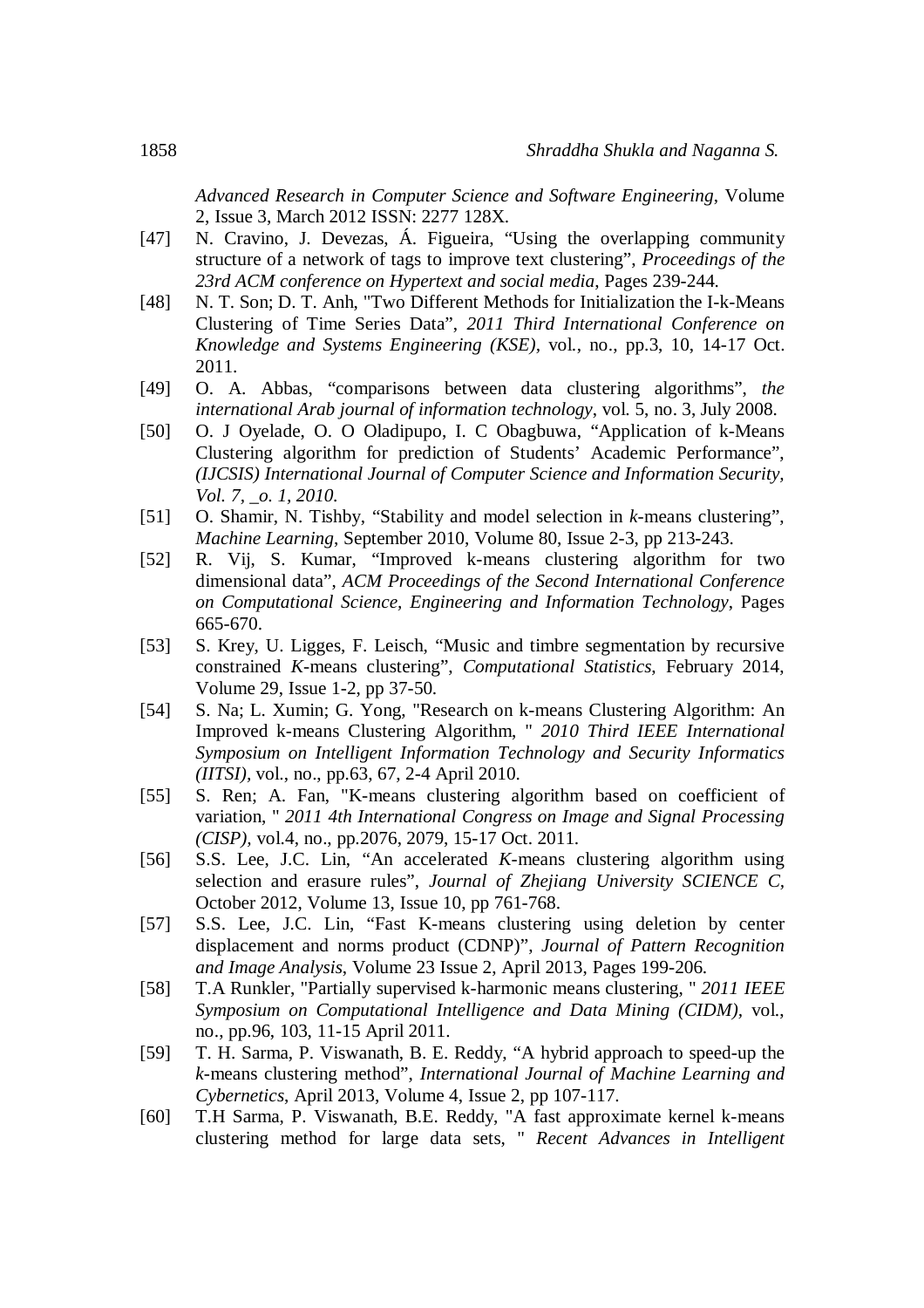*Computational Systems (RAICS), 2011 IEEE*, vol., no., pp.545, 550, 22-24 Sept. 2011.

- [61] T. Jinlan, Z. Lin, Z. Suqin, L. Lu, "Improvement and Parallelism of *k*-Means Clustering Algorithm", *Tsinghua Science & Technology*, Volume 10, Issue 3, June 2005, Pages 277–281.
- [62] T. Kanungo, D. M Mount, N.S. Netanyahu, C.D. Piatko, R. Silverman, A. Y. Wu, "An efficient k-means clustering algorithm: analysis and implementation, " *IEEE Transactions on Pattern Analysis and Machine Intelligence,* vol.24, no.7, pp.881, 892, Jul 2002.
- [63] T. Li; Y. Chen; X. Mu; M. Yang, "An improved fuzzy k-means clustering with k-center initialization, " *2010 Third IEEE International Workshop on Advanced Computational Intelligence (IWACI),* vol., no., pp.157, 161, 25-27 Aug. 2010.
- [64] T. Liu, C. Rosenberg, H.A. Rowley, "Clustering Billions of Images with Large Scale Nearest Neighbor Search, " *Applications of Computer Vision, 2007. IEEE Workshop on WACV '07,* vol., no., pp.28, 28, Feb. 2007.
- [65] V.V. Vu, N. Labroche, B.B. Meunier, "Active Learning for Semi-Supervised K-Means Clustering, " *2010 22nd IEEE International Conference on Tools with Artificial Intelligence (ICTAI),* vol.1, no., pp.12, 15, 27-29 Oct. 2010.
- [66] W. Min; Y. Siqing, "Improved K-means clustering based on genetic algorithm, " *2010 IEEE International Conference on Computer Application and System Modeling (ICCASM),* vol.6, no., pp.V6-636, V6-639, 22-24 Oct. 2010.
- [67] W. Yintong; L. Wanlong; G. Rujia, "An improved k-means clustering algorithm, " *World Automation Congress (WAC), 2012*, vol., no., pp.1, 3, 24- 28 June 2012.
- [68] X. Li; J. Yang; Q. Wang; J. Fan; P. Liu, "Research and Application of Improved K-Means Algorithm Based on Fuzzy Feature Selection, " *FSKD '08. Fifth International Conference on Fuzzy Systems and Knowledge Discovery.* vol.1, no., pp.401, 405, 18-20 Oct. 2008.
- [69] X. Wang, "A fast exact k-nearest neighbors algorithm for high dimensional search using k-means clustering and triangle inequality", *The 2011 International Joint Conference on Neural Networks (IJCNN),,* vol., no., pp.1293, 1299, July 31 2011-Aug. 5 2011.
- [70] X. Wu, C. Yao, "Application of improved K-means clustering algorithm in transit data collection, " *2010 3rd International Conference on Biomedical Engineering and Informatics (BMEI),* vol.7, no., pp.3028, 3030, 16-18 Oct. 2010.
- [71] X. Wu, V. Kumar, J. R. Quinlan, J. Ghosh, Q. Yang, H. Motoda, G. J. McLachlan, A. Ng, B. Liu, P. S. Yu, Z.H. Zhou, M. Steinbach, D.J. Hand, D. Steinberg, "Top 10 algorithms in data mining", *Knowledge and Information Systems*, January 2008, Volume 14, Issue 1, pp 1-37.
- [72] X. Y. Wang, J. M. Garibaldi. "A comparison of fuzzy and non-fuzzy clustering techniques in cancer diagnosis", Proceedings *of the 2nd International Conference on Computational Intelligence in Medicine and*